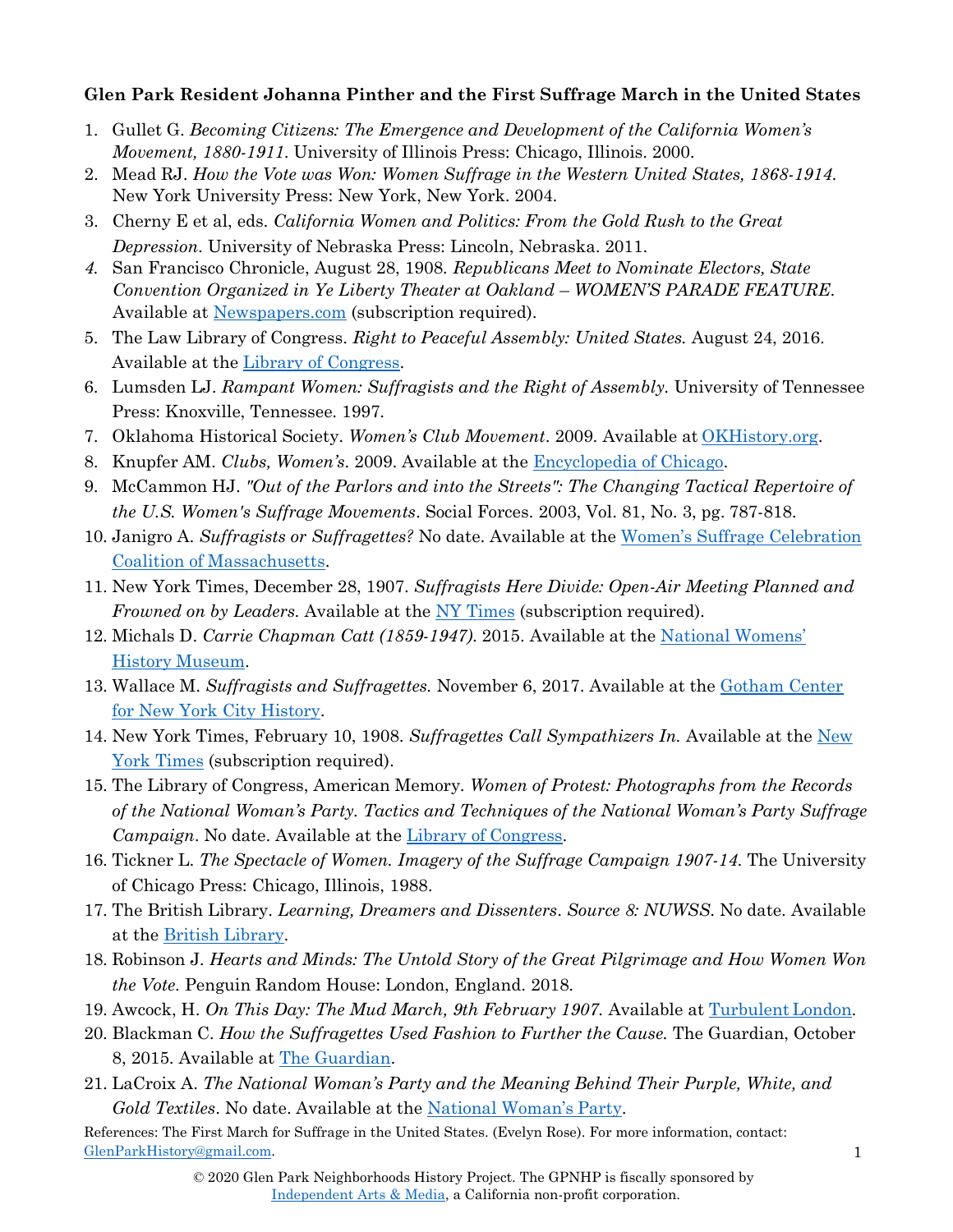- 22. Wheeler E, *The Political Stitch: Voicing Resistance in a Suffrage Textile*. Textile Society of America Symposium Proceedings. 2012:758. Available at Digital Commons.
- 23. New York Times, February 17, 1908. *Suffragist Parade Despite the Police*. Available at the [NY](http://www.nytimes.com/) [Times](http://www.nytimes.com/) (subscription required).
- 24. New York Tribune, February 17, 1908. *Great Moral Victory But Without a Parade.* Available at [Newspapers.com](http://www.newspapers.com/) (subscription required).
- 25. Democrat and Chronicle (Rochester, New York), February 17, 1908. *23 Paraders in Grand Demonstrations for Suffrage*. Available at [Newspapers.com](http://www.newspapers.com/) (subscription required).
- 26. Buffalo Enquirer, February 17, 1908. *March Nothing But a Quiet Stroll.* Availableat [Newspapers.com](http://www.newspapers.com/) (subscription required).
- 27. San Francisco Call, February 10, 1907. *Women Clamoring for Suffrage, Great Demonstration Made in the Streets of London by a Petticoat Throng*. Available at the [California Digital](https://cdnc.ucr.edu/cgi-bin/cdnc?a=d&d=SFC19070210.2.137.5&srpos=6&e=------190-en--20--1-byDA-txt-txIN-London%2Bsuffrage----1907---1) [Newspaper Collection.](https://cdnc.ucr.edu/cgi-bin/cdnc?a=d&d=SFC19070210.2.137.5&srpos=6&e=------190-en--20--1-byDA-txt-txIN-London%2Bsuffrage----1907---1)
- 28. San Francisco Examiner, June 14, 1908. Available at [Newspapers.com](http://www.newspapers.com/) (subscription required).
- 29. [Los Angeles Herald, June 26, 1908.](https://cdnc.ucr.edu/cgi-bin/cdnc?a=d&d=LAH19080626.2.17&srpos=68&e=------190-en--20--61-byDA-txt-txIN-%22republican%2Bconvention%22%2Boakland----1908---1) *Convention to be Held at Oakland*. Available at the California Digital Newspaper Collection.
- 30. Harper IH (ed.) *The History of Woman Suffrage, vol. VI, 1900 1920*. National American Woman Suffrage Association, 1922. Available at [Google](https://books.google.com/books?id=rIoEAAAAYAAJ&printsec=frontcover%23v%3Donepage&q&f=false) Books.
- 31. Oakland Tribune, August 27, 1908. *The Suffrage Plank the Women Have Asked For*. Available at [NewspaperArchive.com](http://www.newspaperarchive.com/) (subscription required).
- 32. [San Francisco Call, July 7, 1](https://cdnc.ucr.edu/cgi-bin/cdnc?a=d&d=SFC19080707.2.48&srpos=74&e=------190-en--20--61-byDA-txt-txIN-%22republican%2Bconvention%22%2Boakland----1908---1)908. *Suffragists to Storm Convention*. Available at the California Digital Newspaper Collection.
- 33. [Lompoc Journal, July 11, 1908.](https://cdnc.ucr.edu/cgi-bin/cdnc?a=d&d=LJ19080711.2.16&srpos=78&e=------190-en--20--61-byDA-txt-txIN-%22republican%2Bconvention%22%2Boakland----1908---1) *State Suffragists Adopt Yellow as Battle Color*. Available at the California Digital Newspaper Collection.
- 34. San Francisco Call, August 11, 1908. *Suffragists Elect and Install New Officers*. Available at the [California Digital Newspaper](https://cdnc.ucr.edu/cgi-bin/cdnc?a=d&d=SFC19080811.2.80&srpos=86&e=------190-en--20--81-byDA-txt-txIN-%22republican%2Bconvention%22%2Boakland----1908---1) Collection.
- 35. San Francisco Call, August 18, 1908. *With Yellow Ribbons Pinned on Their Breasts*. Available at the [California Digital Newspaper](https://cdnc.ucr.edu/cgi-bin/cdnc?a=d&d=SFC19080818.2.85.33&srpos=90&e=------190-en--20--81-byDA-txt-txIN-%22republican%2Bconvention%22%2Boakland----1908---1) Collection.
- 36. [San Francisco Call, August 25, 1908.](https://cdnc.ucr.edu/cgi-bin/cdnc?a=d&d=SFC19080825.2.115&srpos=103&e=------190-en--20--101-byDA-txt-txIN-%22republican%2Bconvention%22%2Boakland----1908---1) *Suffragists to Storm Convention*. Available at the California Digital Newspaper Collection.
- 37. Berkeley Daily Gazette, August 28, 1908. *Band of Suffragettes Invade the Republican State Convention Hall*. Available at [NewspaperArchive.com](http://www.newspaperarchive.com/) (subscription required).
- 38. San Francisco Chronicle, August 28, 1908. *Suffragettes Out in Force, With Banners Flying Women Descend on Hall of Convention*. Available at [Newspapers.com](http://www.newspapers.com/) (subscription required).
- 39. San Francisco Call, August 28, 1908. *Suffragettes Parade to Convention Hall and View Proceedings From Gallery.* Available at the [California Digital Newspaper](https://cdnc.ucr.edu/cgi-bin/cdnc?a=d&d=SFC19080828.2.14.1&srpos=108&e=------190-en--20--101-byDA-txt-txIN-%22republican%2Bconvention%22%2Boakland----1908---1) Collection.
- 40. Oakland Tribune, August 28, 1908. *Women March to Convention With New Banner Asking for Suffrage from Republicans.* Available at [Newspapers.com](http://www.newspapers.com/) (subscription required).
- 41. San Francisco Call, August 28, 1908. *Plea of Suffragettes is not Heeded, Suffragettes are Defeated*. Available at the [California Digital Newspaper](https://cdnc.ucr.edu/cgi-bin/cdnc?a=d&d=SFC19080828.2.14.1&srpos=108&e=------190-en--20--101-byDA-txt-txIN-%22republican%2Bconvention%22%2Boakland----1908---1) Collection.
- 42. San Francisco Chronicle, August 28, 1908. *Turn Deaf Ear to Plea of Suffragists, Platform Committee Ready to Report*. Available at [Newspapers.com](http://www.newspapers.com/) (subscription required).

References: The First March for Suffrage in the United States. (Evelyn Rose). For more information, contact: [GlenParkHistory@gmail.com.](mailto:GlenParkHistory@gmail.com)